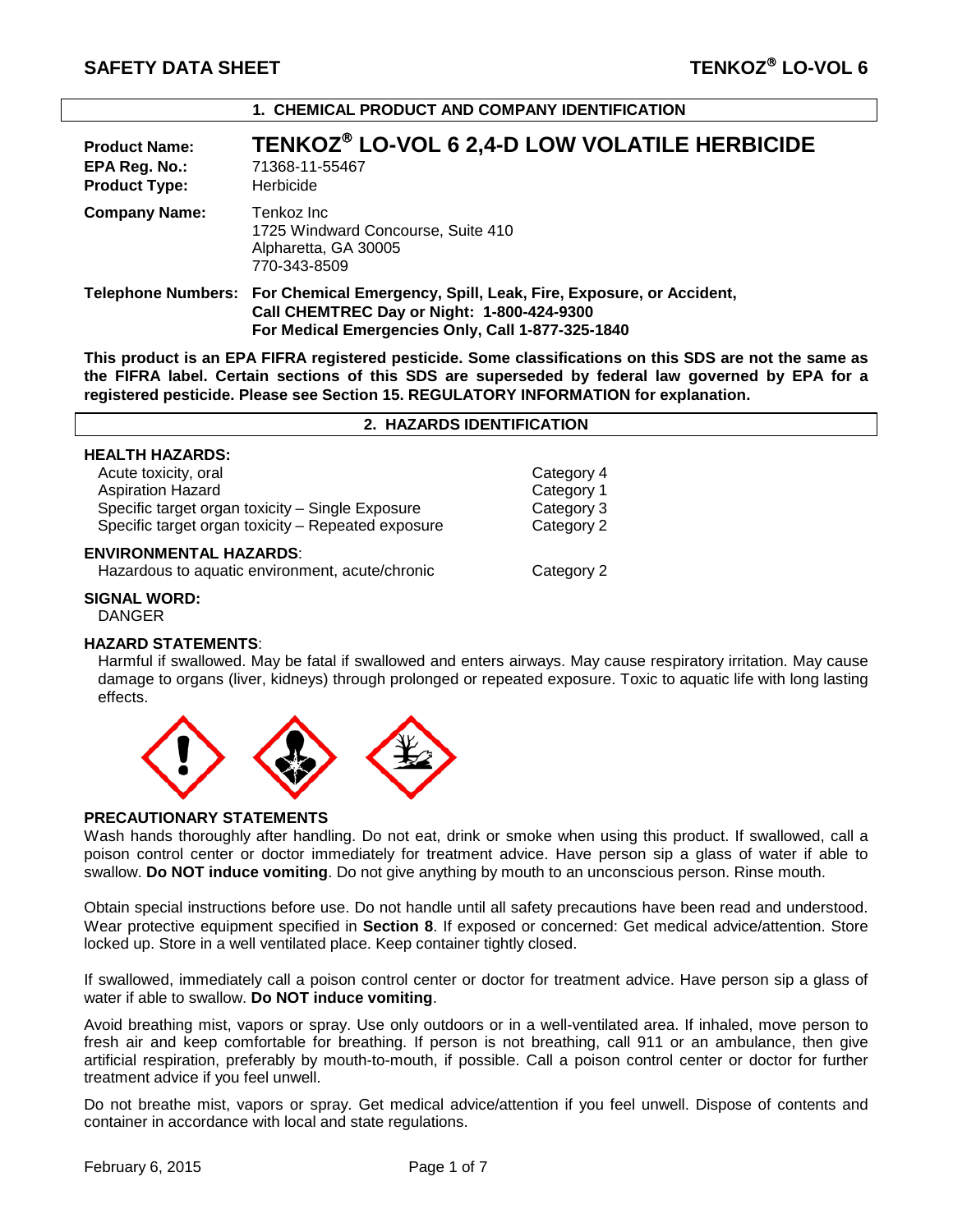# **3. COMPOSITION / INFORMATION ON INGREDIENTS**

Acetic acid, (2,4-Dichlorophenoxy)-,isooctyl (2-ethylhexyl) ester  $1928-43-4$  90 - 95<br>Distillates (Petroleum). Hydrotreated Light 64742-47-8 3.8 - 4.2 Distillates (Petroleum), Hydrotreated Light 64742-47-8 3.8 - 4.2<br>
Other Ingredients Christians Christian Christian Christian Christian Christian Christian Christian Christian Other Ingredients

**COMPONENT CAS NO. % BY WEIGHT**

**Synonyms:** 2,4-D 2EHE; 2,4-D IOE; 2,4-Dichlorophenoxyacetic acid, Isooctyl (2-ethylhexyl ester); 2,4- D Ethylhexyl Ester

Ingredients not precisely identified are proprietary or non-hazardous. Values are not product specifications.

# **4. FIRST AID MEASURES**

**If in Eyes:** Hold eye open and rinse slowly and gently with water for 15 to 20 minutes. Remove contact lenses, if present, after the first 5 minutes, then continue rinsing eye. Call a poison control center or doctor for treatment advice.

**If Swallowed:** Call a poison control center or doctor immediately for treatment advice. Have person sip a glass of water if able to swallow. Do not induce vomiting unless told to do so by the poison control center or doctor. Do not give anything by mouth to an unconscious person.

**If on Skin or Clothing:** Take off contaminated clothing. Rinse skin immediately with plenty of water for 15 to 20 minutes. Call a poison control center or doctor for treatment advice.

**If Inhaled:** Move person to fresh air. If person is not breathing, call 911 or an ambulance, then give artificial respiration, preferably by mouth-to-mouth, if possible. Call a poison control center or doctor for further treatment advice.

### **Most Important symptoms/effects:** Eye irritation

**Indication of immediate medical attention and special treatment if needed:** There is no specific antidote if this product is ingested. Treat symptomatically. Contains petroleum distillates, vomiting may cause aspiration pneumonia.

# **5. FIRE FIGHTING MEASURES**

**Extinguishing Media:** Recommended for large fires: foam or water spray. Recommended for small fires: dry chemical or carbon dioxide.

**Special Fire Fighting Procedures:** Firefighters should wear NIOSH/MSHA approved self-contained breathing apparatus and full fire-fighting turn out gear. Dike area to prevent runoff and contamination of water sources. Dispose of fire control water later.

**Unusual Fire and Explosion Hazards:** If water is used to fight fire, contain runoff, using dikes to prevent contamination of water supplies. Dispose of fire control water later.

**Hazardous Decomposition Materials (Under Fire Conditions):** May produce gases such as hydrogen chloride and oxides of carbon and nitrogen.

# **6. ACCIDENTAL RELEASE MEASURES**

**Personal Precautions:** Wear appropriate protective gear for the situation. See Personal Protection information in Section 8.

**Environmental Precautions:** Prevent material from entering public sewer systems or any waterways. Do not flush to drain. Large spills to soil or similar surfaces may necessitate removal of topsoil. The affected area should be removed and placed in an appropriate container for disposal.

**Methods for Containment:** Dike spill using absorbent or impervious materials such as earth, sand or clay. Collect and contain contaminated absorbent and dike material for disposal.

**Methods for Cleanup and Disposal:** Avoid creation of dusty conditions. If dry, sweep or scoop up material and place into container for disposal. If wet, pump any free liquid into an appropriate closed container. Decontaminate tools and equipment following cleanup. See Section 13: DISPOSAL CONSIDERATIONS for more information.

**Other Information:** Large spills may be reportable to the National Response Center (800-424-8802) and to state and/or local agencies.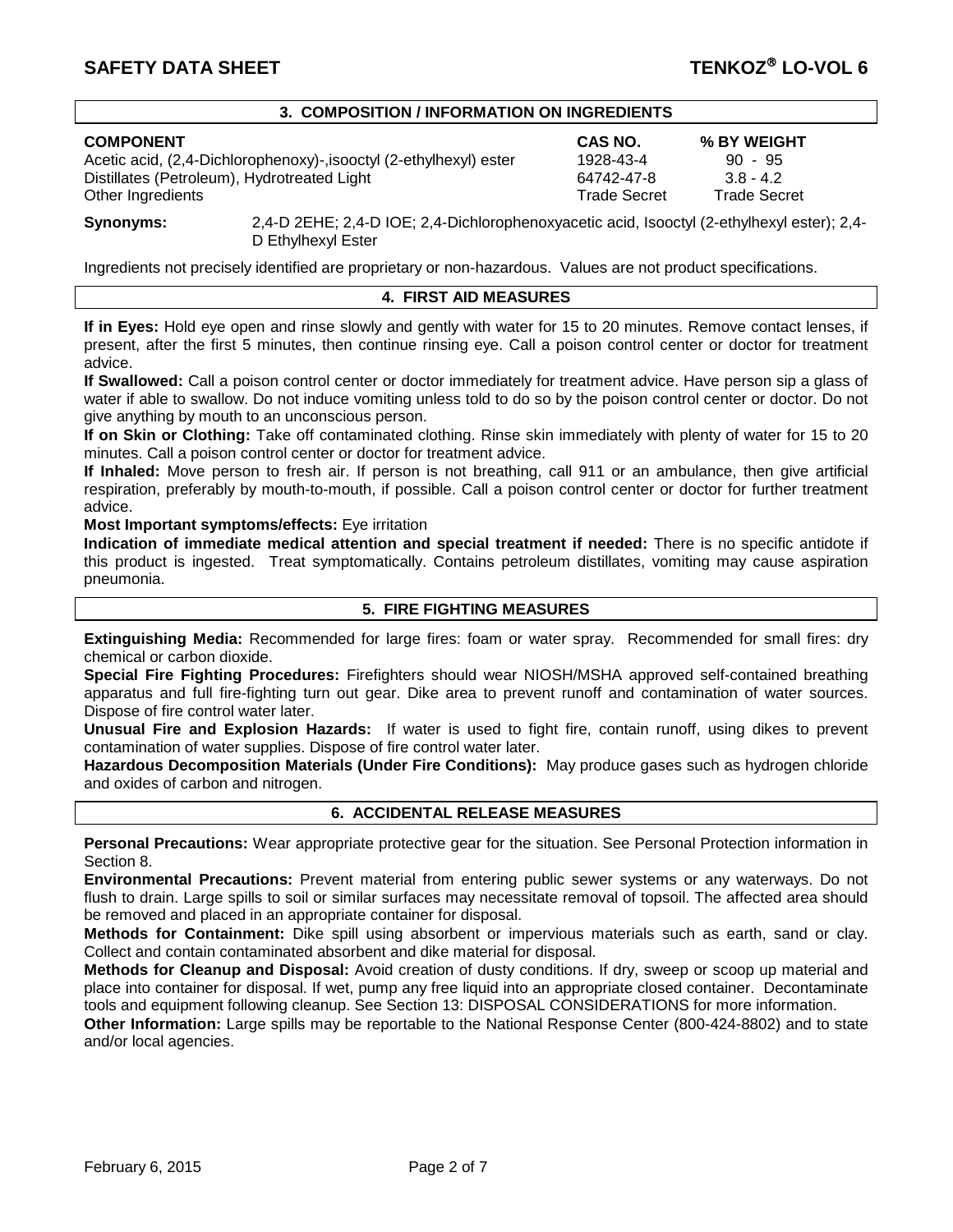# **7. HANDLING AND STORAGE**

# **HANDLING**:

Avoid breathing vapor or spray mists. Do not get in eyes, on skin or on clothing. Users should wash hands before eating, drinking, chewing gum, using tobacco or using the toilet. Remove clothing\Personal Protective Equipment (PPE) immediately if pesticide gets inside. Then wash thoroughly and put on clean clothing. If pesticide gets on skin, wash immediately with soap and water. Remove PPE immediately after handling this product. Wash outside of gloves before removing. As soon as possible, wash thoroughly and change into clean clothing.

### **STORAGE:**

Store in original container in a dry, secured storage area. Keep container tightly closed when not in use. Do not contaminate water, food, or feed by storage or disposal.

### **8. EXPOSURE CONTROLS / PERSONAL PROTECTION**

### **Engineering Controls:**

Where engineering controls are indicated by specific use conditions or a potential for excessive exposure, use local exhaust ventilation at the point of generation.

# **Personal Protective Equipment:**

**Eye/Face Protection:** To avoid contact with eyes, wear chemical goggles or shielded safety glasses. An emergency eyewash or water supply should be readily accessible to the work area.

**Skin Protection:** To avoid contact with skin wear long-sleeved shirt and long pants, shoes plus socks, chemical resistant gloves. When mixing, loading, or cleaning equipment, a chemical resistant apron must be worn in addition to the other required PPE. An emergency shower or water supply should be readily accessible to the work area.

**Respiratory Protection:** Not normally required. If vapors or mists exceed acceptable levels, wear NIOSH approved air-purifying respirator with cartridges/canisters approved for use against pesticides.

**General Hygiene Considerations:** Personal hygiene is an important work practice exposure control measure and the following general measures should be taken when working with or handling this material: 1) do not store, use and/or consume foods, beverages, tobacco products, or cosmetics in areas where this material is stored; 2) wash hands and face carefully before eating, drinking, using tobacco, applying cosmetics or using the toilet.

|                                             | <b>OSHA</b> |             | <b>ACGIH</b> |             |      |
|---------------------------------------------|-------------|-------------|--------------|-------------|------|
| <b>Component</b>                            | <b>TWA</b>  | <b>STEL</b> | TWA          | <b>STEL</b> | Unit |
| 2,4-D 2-ethylhexyl ester                    | $10*$       | NE          | $10*$        | NΕ          | ma/m |
| Distillates (Petroleum), Hydrotreated Light | NE          | ΝE          | 1200         | NΕ          | ma/m |
| Other ingredients                           | NE          | ΝE          | NE           | NΕ          |      |

\*Based on adopted limit for 2,4-D NE = Not Established

# **9. PHYSICAL AND CHEMICAL PROPERTIES**

| Appearance:                                   | Yellowish red liquid                                         |
|-----------------------------------------------|--------------------------------------------------------------|
| Odor:                                         | Characteristic of paraffinic compounds (similar to           |
|                                               | kerosene)                                                    |
| <b>Odor threshold:</b>                        | No data available                                            |
| pH:                                           | $2.5 - 3.5$ ; 3.5 $@$ 1% dispersion in distilled water       |
| <b>Melting point/freezing point:</b>          | No data available                                            |
| Initial boiling point and boiling range       | No data available                                            |
| Flash point:                                  | 218ºF (103ºC) Seta-Flash ASTM D3278                          |
| <b>Evaporation rate:</b>                      | No data available                                            |
| Flammability (solid, gas):                    | No data available                                            |
| Upper/lower flammability or explosive limits: | No data available                                            |
| Vapor pressure:                               | No data available                                            |
| Vapor density:                                | No data available                                            |
| <b>Relative density:</b>                      | 1.124 g/cm <sup>3</sup> (9.4 lbs/gal) @ 22° C, 1.132 @ 20° C |
| Solubility(ies):                              | Emulsifiable                                                 |
| Partition coefficient: n-octanol/water:       | No data available                                            |
| <b>Autoignition temperature:</b>              | No data available                                            |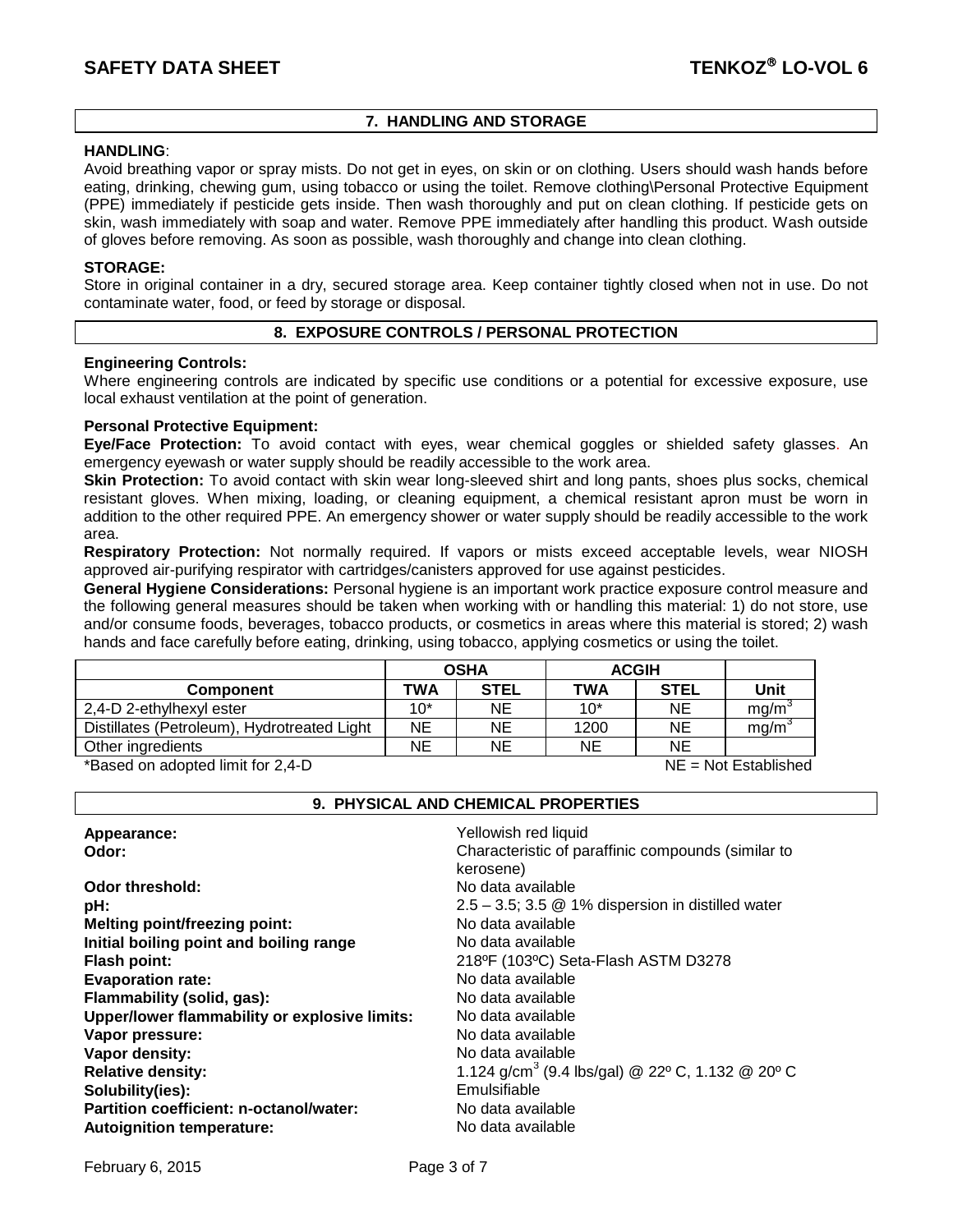# **SAFETY DATA SHEET TENKOZ**<sup>®</sup> LO-VOL 6

**Decomposition temperature:** No data available

**VOC Emission Potential(%):** 

**Viscosity:** 48.8 cPs @ 22° C, 40.66 cST at 20° C<br> **VOC Emission Potential(%):** 48.8 cPs @ 22° C, 40.66 cST at 20° C

**Note:** Physical data are typical values, but may vary from sample to sample. A typical value should not be construed as a guaranteed analysis or as a specification.

# **10. STABILITY AND REACTIVITY**

**Reactivity:** Not reactive.

**Chemical Stability:** This material is stable under normal handling and storage conditions.

**Possibility of Hazardous Reactions:** Will not occur.

**Conditions to Avoid:** Excessive heat. Do not store near heat or flame.

**Incompatible Materials:** Strong oxidizing agents: bases and acids.

**Hazardous Decomposition Products:** Under fire conditions may produce gases such as hydrogen chloride and oxides of carbon and nitrogen.

# **11. TOXICOLOGICAL INFORMATION**

**Likely Routes of Exposure:** Eye and Skin contact. **Symptoms of Exposure: Skin irritation, Eye irritation Delayed, immediate and chronic effects of exposure:** Skin irritation, Eye irritation

### **Toxicological Data:**

Data from laboratory studies conducted on a similar, but not identical, formulation:

**Oral:** Rat LD<sub>50</sub>: 1,380 mg/kg

**Dermal:** Rabbit LD<sub>50</sub>: >2,020 mg/kg (no mortality at this dose)

**Inhalation:** Rat 4-hr  $LC_{50}$ :  $>5.12$  mg/l (1 of 10 animals died at this dose)

**Eye Irritation:** Rabbit: Minimal to no irritation.

**Skin Irritation:** Rabbit: Moderate irritant

**Skin Sensitization:** Guinea Pig: Not classified as a dermal sensitizer.

**Subchronic (Target Organ) Effects:** Repeated overexposure to phenoxy herbicides may cause effects to liver, kidneys, blood chemistry, and gross motor function. Rare cases of peripheral nerve damage have been reported, but extensive animal studies have failed to substantiate these observations, even at high doses for prolonged periods.

**Carcinogenicity / Chronic Health Effects:** Various animal cancer tests have shown no reliably positive association between 2,4-D exposure and cancer. Epidemiology studies on herbicide use have been both positive and negative with the majority being negative.

**Reproductive Toxicity:** No impairment of reproductive function attributable to 2,4-D have been noted in laboratory animal studies.

**Developmental Toxicity:** Studies in laboratory animals with 2,4-D have shown decreased fetal body weights and delayed development in the offspring at doses toxic to mother animals

**Genotoxicity:** There have been some positive and some negative studies, but the weight of evidence is that 2,4-D is not mutagenic.

# **Assessment Carcinogenicity:**

This product contains substances that are considered to be probable or suspected human carcinogens as follows:

|                                             | <b>Regulatory Agency Listing As Carcinogen</b> |             |            |             |
|---------------------------------------------|------------------------------------------------|-------------|------------|-------------|
| <b>Component</b>                            | <b>ACGIH</b>                                   | <b>IARC</b> | <b>NTP</b> | <b>OSHA</b> |
| Chlorophenoxy Herbicides                    | No                                             | 2B          | No         | No.         |
| Distillates (Petroleum), Hydrotreated Light | No                                             | No          | No         | No          |
| Other Ingredients                           | No                                             | No          | No         | No.         |

# **12. ECOLOGICAL INFORMATION**

# **Environmental Hazards:**

This pesticide is toxic to fish and aquatic invertebrates. Drift and runoff may be hazardous to aquatic organisms in water adjacent to treated areas.

**Ecotoxicity:** Data on 2,4-D 2EHE:

February 6, 2015 **Page 4 of 7**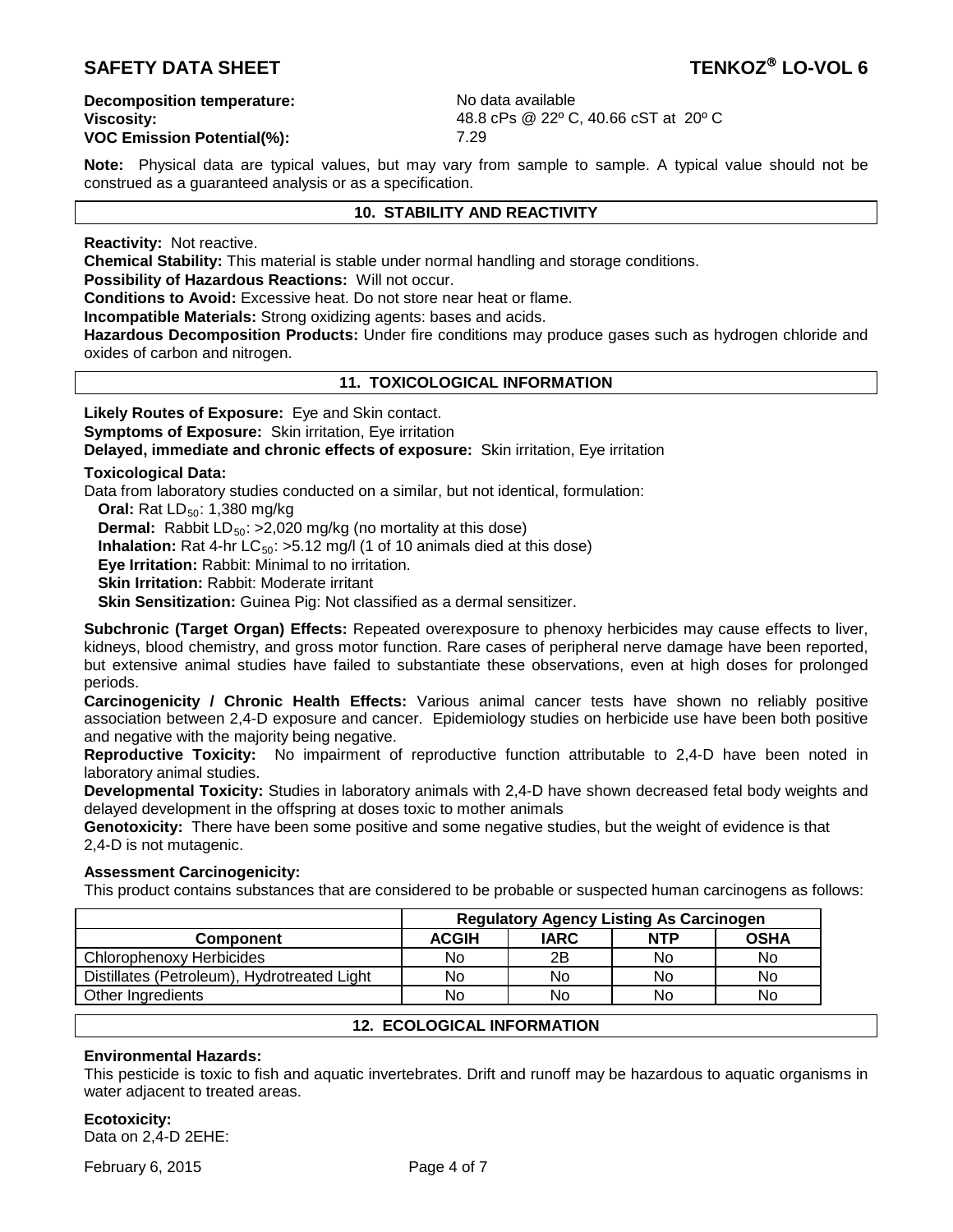# **SAFETY DATA SHEET TENKOZ LO-VOL 6**

| <b>Bluegill 96-hour LC<sub>50</sub>:</b>        | $>5$ mg/           |
|-------------------------------------------------|--------------------|
| <b>Rainbow Trout 96-hour LC</b> <sub>50</sub> : | $7.2 \text{ mg/l}$ |
| <b>Daphnia</b> 48-hour $EC_{50}$ :              | $>5$ mg/           |

**Bobwhite Quail** Oral LD<sub>50</sub>: >5,620 mg/kg **Railard Duck** 8-day Dietary LC<sub>50</sub>: >5,620 ppm

### **Environmental Fate:**

In laboratory and field studies, 2,4-D 2-ethylhexyl ester rapidly de-esterfied to parent acid in the environment. The typical half-life of the resultant 2,4-D acid ranged from a few days to a few weeks.

### **13. DISPOSAL CONSIDERATIONS**

### **Waste Disposal Method:**

Pesticide wastes are toxic. Improper disposal of excess pesticide, spray mixture, or rinsate is a violation of Federal Law and may contaminate groundwater. If these wastes cannot be disposed of by use according to label instructions, contact your State Pesticide or Environmental Control Agency, or the Hazardous Waste representative at the nearest EPA Regional Office for guidance.

# **Container Handling and Disposal:**

**Nonrefillable Containers 5 Gallons or Less:** Nonrefillable container. Do not reuse or refill this container. Triple rinse container (or equivalent) promptly after emptying. **Triple rinse as follows:** Empty the remaining contents into application equipment or a mix tank and drain for 10 seconds after the flow begins to drip. Fill the container 1/4 full with water and recap. Shake for 10 seconds. Pour rinsate into application equipment or a mix tank or store rinsate for later use or disposal. Drain for 10 seconds after the flow begins to drip. Repeat this procedure two more times. Then offer for recycling or reconditioning, or puncture and dispose of in a sanitary landfill, or by other procedures approved by State and local authorities. Plastic containers are also disposable by incineration, or, if allowed by State and local authorities, by burning. If burned stay out of smoke.

**Nonrefillable containers larger than 5 gallons:** Nonrefillable container. Do not reuse or refill this container. Offer for recycling if available. Triple rinse or pressure rinse container (or equivalent) promptly after emptying. **Triple rinse as follows:** Empty the remaining contents into application equipment or a mix tank. Fill the container 1/4 full with water. Replace and tighten closures. Tip container on its side and roll it back and forth, ensuring at least one complete revolution, for 30 seconds. Stand the container on its end and tip it back and forth several times. Turn the container over onto its other end and tip it back and forth several times. Empty the rinsate into application equipment or a mix tank or store rinsate for later use or disposal. Repeat this procedure two more times. **Pressure rinse as follows:** Empty the remaining contents into application equipment or a mix tank and continue to drain for 10 seconds after the flow begins to drip. Hold container upside down over application equipment or mix tank or collect rinsate for later use or disposal. Insert pressure rinsing nozzle in the side of the container, and rinse at about 40 psi for at least 30 seconds. Drain for 10 seconds after the flow begins to drip.

**Refillable containers larger than 5 gallons:** Refillable container. Refill this container with pesticide only. Do not reuse this container for any other purpose. Cleaning the container before final disposal is the responsibility of the person disposing of the container. Cleaning before refilling is the responsibility of the refiller. To clean the container before final disposal, empty the remaining contents from this container into application equipment or a mix tank. Fill the container about 10% full with water and, if possible, spray all sides while adding water. Agitate vigorously or recirculate water with the pump for two minutes. Pour or pump rinsate into application equipment or rinsate collection system. Repeat this rinsing procedure two more times.

#### **14. TRANSPORTATION INFORMATION**

Follow the precautions indicated in Section 7: HANDLING AND STORAGE of this SDS.

**DOT:**

< **12 gallons per complete package** 

Non Regulated – See 49 CFR 173.132(b)(3) & 172.101 Appendix A

- ≥ **12 but < 119 gallons per complete package**  UN 3082,Environmentally hazardous substance, liquid, n.o.s. (2,4-D Ester), 9, III, RQ
- **≥ 119 gallons per complete package**  UN 3082,Environmentally hazardous substance, liquid, n.o.s. (2,4-D Ester), 9, III, RQ, Marine Pollutant

#### **IMDG**

UN 3082,Environmentally hazardous substance, liquid, n.o.s.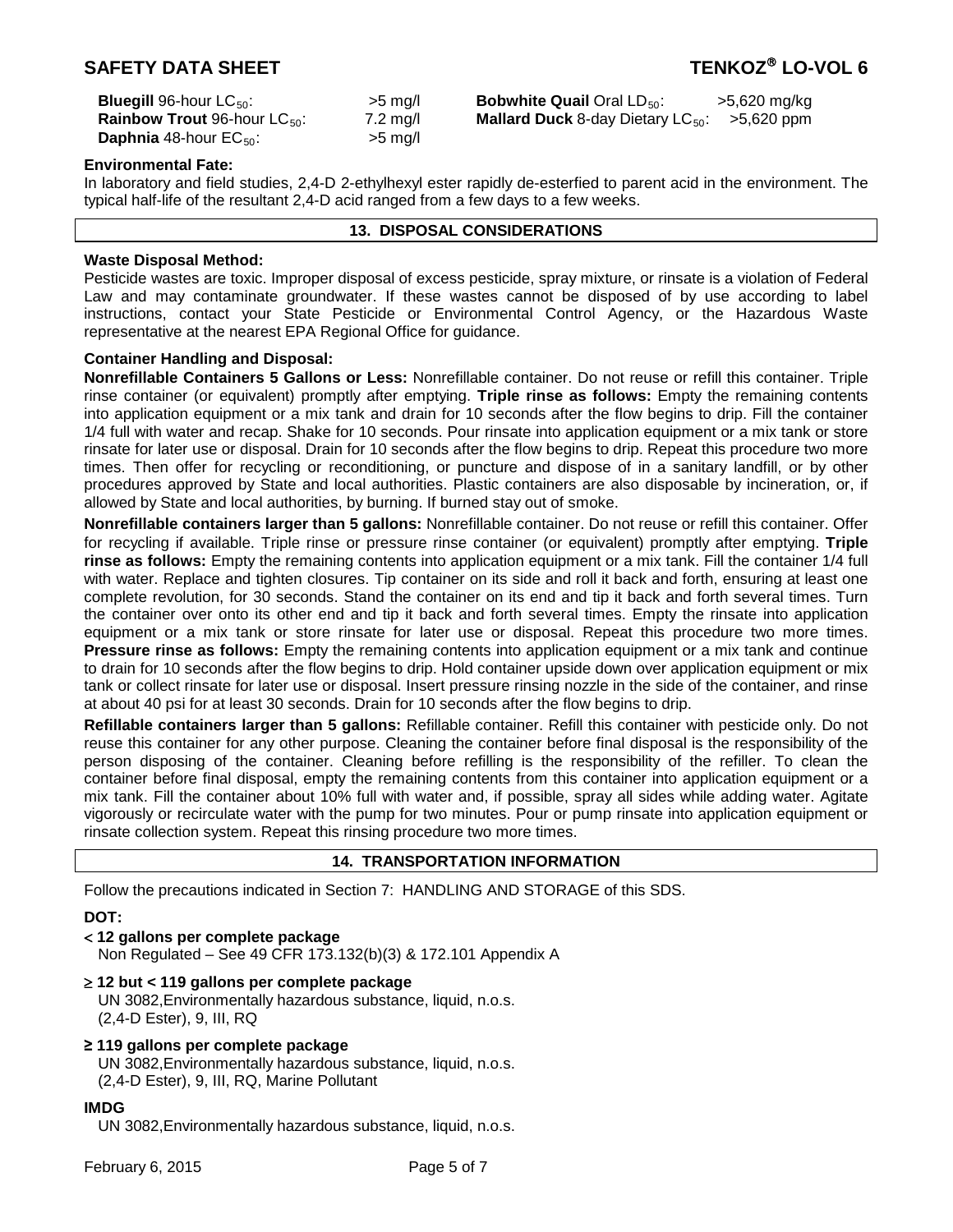# **SAFETY DATA SHEET TENKOZ**<sup>®</sup> LO-VOL 6

(2,4-D Ester), 9, III, Marine Pollutant

# **IATA**

UN 3082,Environmentally hazardous substance, liquid, n.o.s.

(2,4-D Ester), 9, III, Marine Pollutant

### **15. REGULATORY INFORMATION**

### **EPA FIFRA INFORMATION**

This chemical is a pesticide product registered by the United States Environmental Protection Agency and is subject to certain labeling requirements under federal pesticide law. These requirements differ from the classification criteria and hazard information required for safety data sheets (SDS), and for workplace labels of non-pesticide chemicals. The hazard information required on the pesticide label is reproduced below. The pesticide label also includes other important information, including directions for use.

CAUTION. Harmful if swallowed or absorbed through skin. Causes moderate eye irritation. Avoid breathing vapors or spray mist. Do not get in eyes, on skin or on clothing.

# **U.S. FEDERAL REGULATIONS**

**TSCA Inventory:** This product is exempted from TSCA because it is solely for FIFRA regulated use.

#### **SARA Hazard Notification/Reporting:**

**Hazard Categories Under Criteria of SARA Title III Rules (40 CFR Part 370):**

Immediate and Delayed

### **Section 313 Toxic Chemical(s):**

2,4-D Ethylhexyl ester (CAS No. 1928-43-4), 90 – 95% equivalent by weight in product

### **Reportable Quantity (RQ) under U.S. CERCLA:**

None specified.

# **RCRA Waste Code:**

Under RCRA, it is the responsibility of the product user to determine at the time of disposal, whether a material containing the product or derived from the product should be classified as a hazardous waste.

#### **State Information:**

Other state regulations may apply. Check individual state requirements.

# **California Proposition 65:** None listed.

# **16. OTHER INFORMATION**

**National Fire Protection Association (NFPA) Hazard Rating: Rating for this product: Health:** 2 **Flammability:** 1 **Reactivity:** 0 Hazards Scale:  $0 =$  Minimal  $1 =$  Slight  $2 =$  Moderate  $3 =$  Serious  $4 =$  Severe

This Safety Data Sheet (SDS) serves different purposes than and DOES NOT REPLACE OR MODIFY THE EPA-ACCEPTED PRODUCT LABELING (attached to and accompanying the product container). This SDS provides important health, safety and environmental information for employers, employees, emergency responders and others handling large quantities of the product in activities generally other than product use, while the labeling provides that information specifically for product use in the ordinary course.

Use, storage and disposal of pesticide products are regulated by the EPA under the authority of the Federal Insecticide, Fungicide, and Rodenticide Act (FIFRA) through the product labeling, and all necessary and appropriate precautionary, use, storage, and disposal information is set forth on that labeling. It is a violation of Federal law to use a pesticide product in any manner not prescribed on the EPA-accepted label.

Although the information and recommendations set forth herein (hereinafter "Information") are presented in good faith and believed to be correct as of the date hereof, Tenkoz Inc. makes no representations as to the completeness or accuracy thereof. Information is supplied upon the condition that the persons receiving same will make their own determination as to its suitability for their purposes prior to use. In no event will Tenkoz Inc. be responsible for damages of any nature whatsoever resulting from the use of or reliance upon Information. NO REPRESENTATIONS OR WARRANTIES, EITHER EXPRESS OR IMPLIED, OF MERCHANTABILITY, FITNESS FOR A PARTICULAR PURPOSE OR OF ANY OTHER NATURE ARE MADE HEREUNDER WITH RESPECT TO